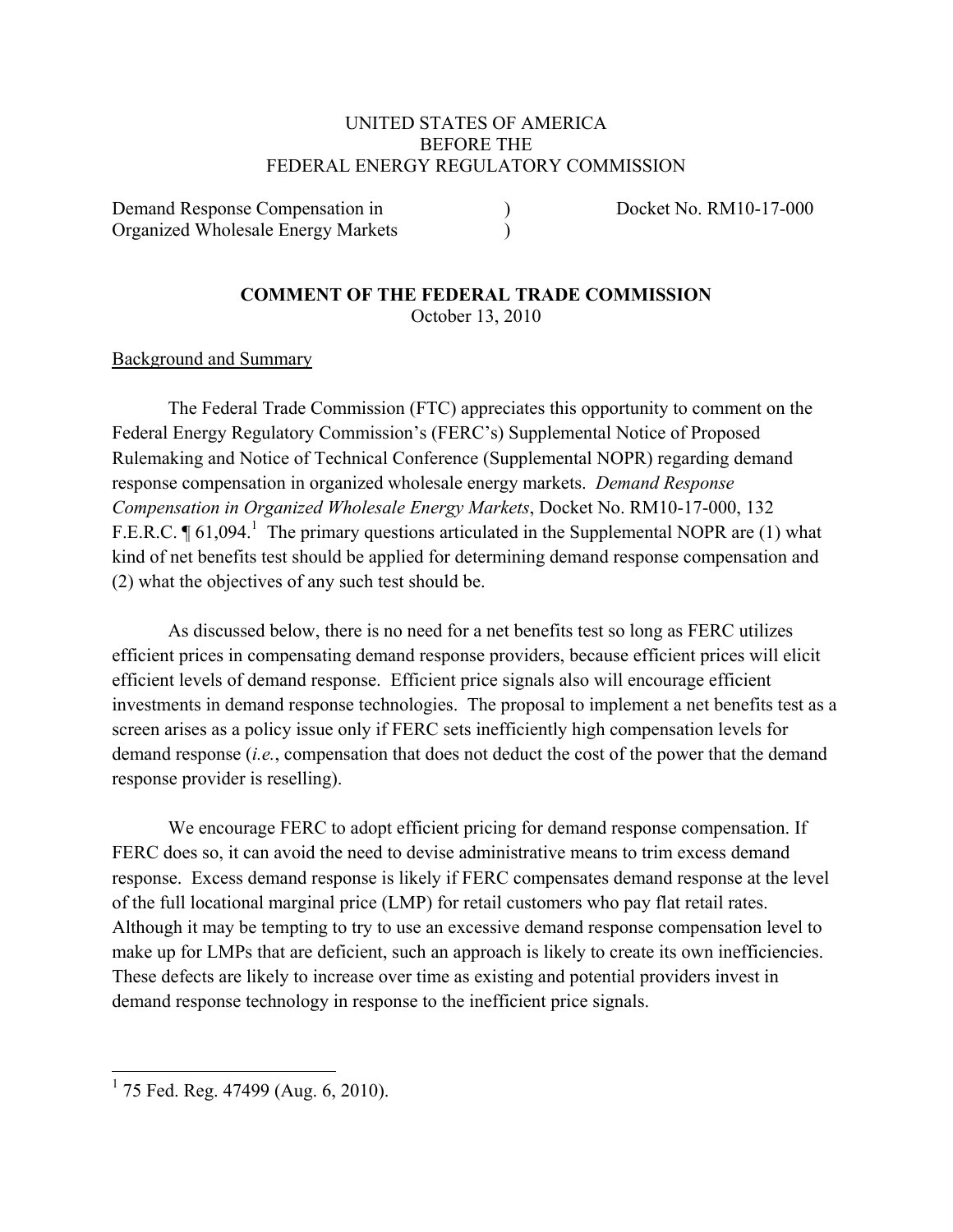# Interest of the Federal Trade Commission

 The FTC is an independent agency of the United States Government responsible for maintaining competition and safeguarding the interests of consumers, both through enforcement of the antitrust and consumer protection laws and through competition policy research and advocacy. The FTC often analyzes regulatory or legislative proposals that may affect competition or allocative efficiency in the electric power industry. The FTC also reviews proposed mergers that involve electric and natural gas utility companies, as well as other parts of the energy industry. In the course of this work, as well as in antitrust and consumer protection research, investigation, and litigation, the FTC applies established legal and economic principles and recent developments in economic theory and empirical analysis.

 The energy sector, including electric power, has been an important focus of the FTC's antitrust enforcement and competition advocacy.<sup>2</sup> The FTC's competition advocacy program has produced two staff reports on electric power industry restructuring issues at the wholesale and retail levels.<sup>3</sup> The FTC staff also contributed (as did FERC staff) to the work of the Electric Energy Market Competition Task Force, which issued a *Report to Congress* in 2007.<sup>4</sup> In addition, the FTC held public conferences on energy topics, including *Energy Markets in the 21st*

 <sup>2</sup> *See*, *e.g.*, Opening Remarks at the FTC Conference on *Energy Markets in the 21st Century: Competition Policy in Perspective* (Apr. 10, 2007), *available at*

http://www.ftc.gov/speeches/majoras/070410energyconferenceremarks.pdf. FTC merger cases involving electric power markets have included the *DTE Energy/MCN Energy* (2001) (consent order), *available at* http://wwwftc.gov/os/2001/05/dtemcndo.pdf; and *PacifiCorp/Peabody Holding* (1998) (consent agreement), *available at*

http://www.ftc.gov/os/1998/02/9710091.agr.htm. (The FTC subsequently withdrew the *PacifiCorp* settlement when the seller accepted an alternative acquisition offer that did not pose a threat to competition.)

3 FTC Staff Report, *Competition and Consumer Protection Perspectives on Electric Power Regulatory Reform: Focus on Retail Competition* (Sept. 2001), *available at* http://www.ftc.gov/reports/elec/electricityreport.pdf; FTC Staff Report, *Competition and Consumer Protection Perspective on Electric Power Regulatory Reform* (July 2000), *available at* http://www.ftc.gov/be/v000009.htm (compiling previous comments from the FTC staff provided to various state and federal agencies).

<sup>4</sup> *See* http://www.ferc.gov/legal/fed-sta/ene-pol-act/epact-final-rpt.pdf.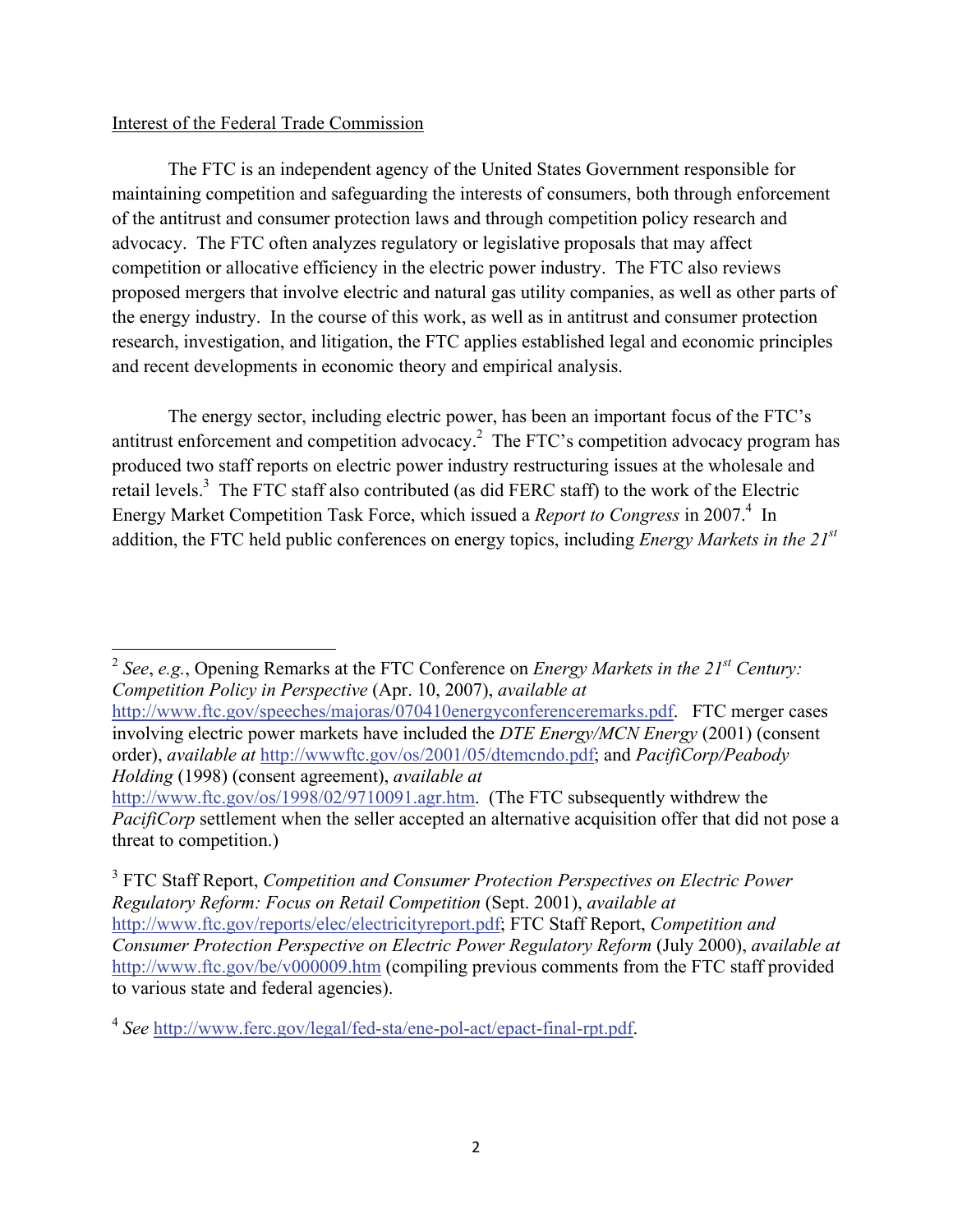*Century* (April 10-12, 2007)<sup>5</sup> and *Carbon Offsets & Renewable Energy Certificates* (January 8,  $2008$ ).<sup>6</sup>

The FTC and its staff have filed numerous competition advocacy comments with FERC and participated in FERC technical conferences on market power issues. On December 3, 2009, the FTC submitted a reply comment on Transmission Planning Under Order No. 890 (Docket No. AD98-8-000).<sup>7</sup> Also in December 2009, the FTC submitted a comment in FERC's proceedings on possible elements of a National Action Plan on Demand Response (Docket No. AD09-10-000).<sup>8</sup> Other FTC participation in FERC's competition-related inquiries has included the March 2007 appearance by the Deputy Director for Antitrust in the FTC's Bureau of Economics as a panelist for a technical conference on FERC's merger and acquisition review standards under Federal Power Act (FPA) Section 203 (Docket No. AD07-2-000). The FTC also has commented on FERC's initiatives to promote wholesale electricity competition and on various state issues associated with restructuring the electric power industry.<sup>9</sup>

# Efficient Compensation for Demand Response

 The use of efficient compensation levels for demand response will elicit efficient levels of demand response. As explained in the FTC's May 13, 2010, filing in this docket, the efficient price level for demand response compensation requires that (1) LMPs internalize the external social costs of electricity consumption, (2) demand response compensation be set at a level equal

5 Conference materials *available at* http://www.ftc.gov/bcp/workshops/energymarkets/index.shtml.

6 Conference materials *available at*

<sup>7</sup> Reply Comment of the Federal Trade Commission, Transmission Planning Processes Under Order No. 890, Docket No. AD09-8-000 (Dec. 3, 2009), *available at* http://www.ftc.gov/os/2009/12/V100001ferc.pdf.

<sup>8</sup> This comment is available at  $\frac{http://www.ftc.gov/os/2009/12/V100002ferc.pdf}{$ .

<sup>9</sup> *See*, *e.g*., Federal Trade Commission, Comment before the Federal Energy Regulatory Commission on Wholesale Competition in Regions with Organized Electric Markets (Apr. 17, 2008), *available at* http://www.ftc.gov/be/v070014b.pdf. A listing of FTC and FTC staff competition advocacy comments to federal and state regulatory agencies (in reverse chronological order) is available at http://www.ftc.gov/opp/advocacy\_date.shtm.

http://www.ftc.gov/bcp/workshops/carbonoffsets/index.shtml. Other programs have included the FTC's public workshop on *Market Power and Consumer Protection Issues Involved with Encouraging Competition in the U.S. Electric Industry*, held on September 13-14, 1999 (workshop materials *available at* http://www.ftc.gov/bcp/elecworks/index.shtm); and the Department of Justice and FTC workshop on *Electricity Policy*, held on April 23, 1996.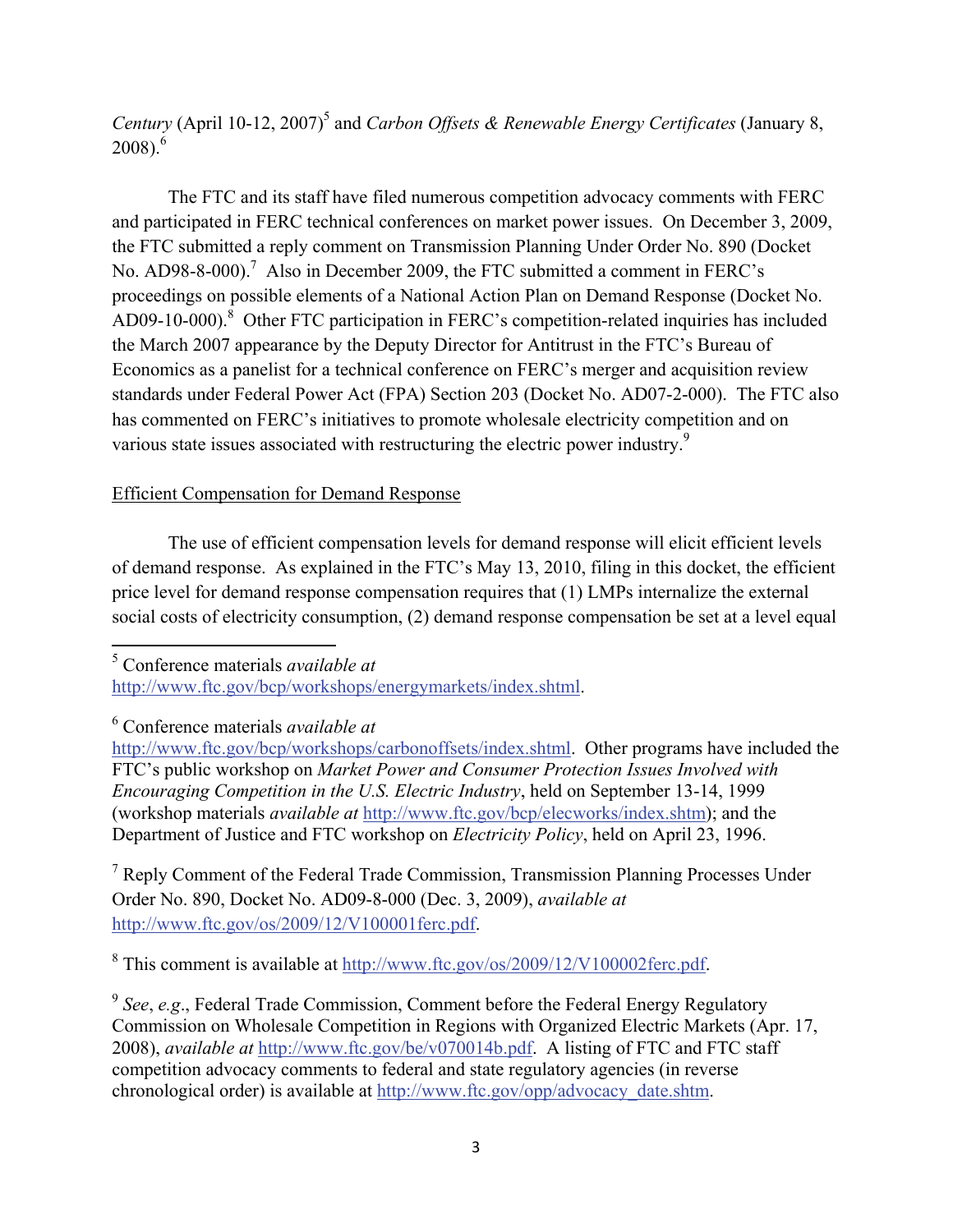to LMP, and (3) a demand response provider buy the power that it resells as demand response from its load-serving entity using its usual rate.<sup>10</sup> Compensating demand response providers at this price will give them incentives to provide demand response only when it is efficient for them to do so.

# The Consequences of Using Inefficient Prices To Compensate Demand Response Providers

The proposal to implement a net benefits test to determine the periods in which to compensate demand response providers arises as a policy issue only if the compensation level has been set above the efficient level (*i.e.*, if that compensation equals LMP without requiring the demand response provider to purchase the power that it resells).<sup>11</sup> If the compensation level has been set too high, demand response will be excessive, with the result that the costs of such compensation will exceed the benefits in various time periods. Although a corrective measure (such as a net benefits test) may tend to reduce the welfare loss from setting an excessive compensation level for demand response, inefficiencies will remain so long as inefficient prices are the basis for compensating demand response providers. For example, these efficiency problems are likely to persist in any period in which a net benefits test yields positive results when demand response is paid LMP minus the flat retail rate but negative results when demand response is paid the full LMP.

The Supplemental NOPR cites public comments that support full LMP as the compensation level for demand response and also support a net benefits test. Those comments implicitly recognize that the payment of full LMP constitutes overcompensation for demand response providers who pay flat retail rates.

 $10$  Federal Trade Commission, Comment before the Federal Energy Regulatory Commission on Demand Response Compensation in Organized Wholesale Energy Markets (May 13, 2010), *available at* http://www.ftc.gov/os/2010/05/100521fercdemand.pdf.

<sup>&</sup>lt;sup>11</sup> Whether to adopt a net benefits test – the question that we address here – is an issue separate from whether LMPs internalize the external social costs of electricity consumption.